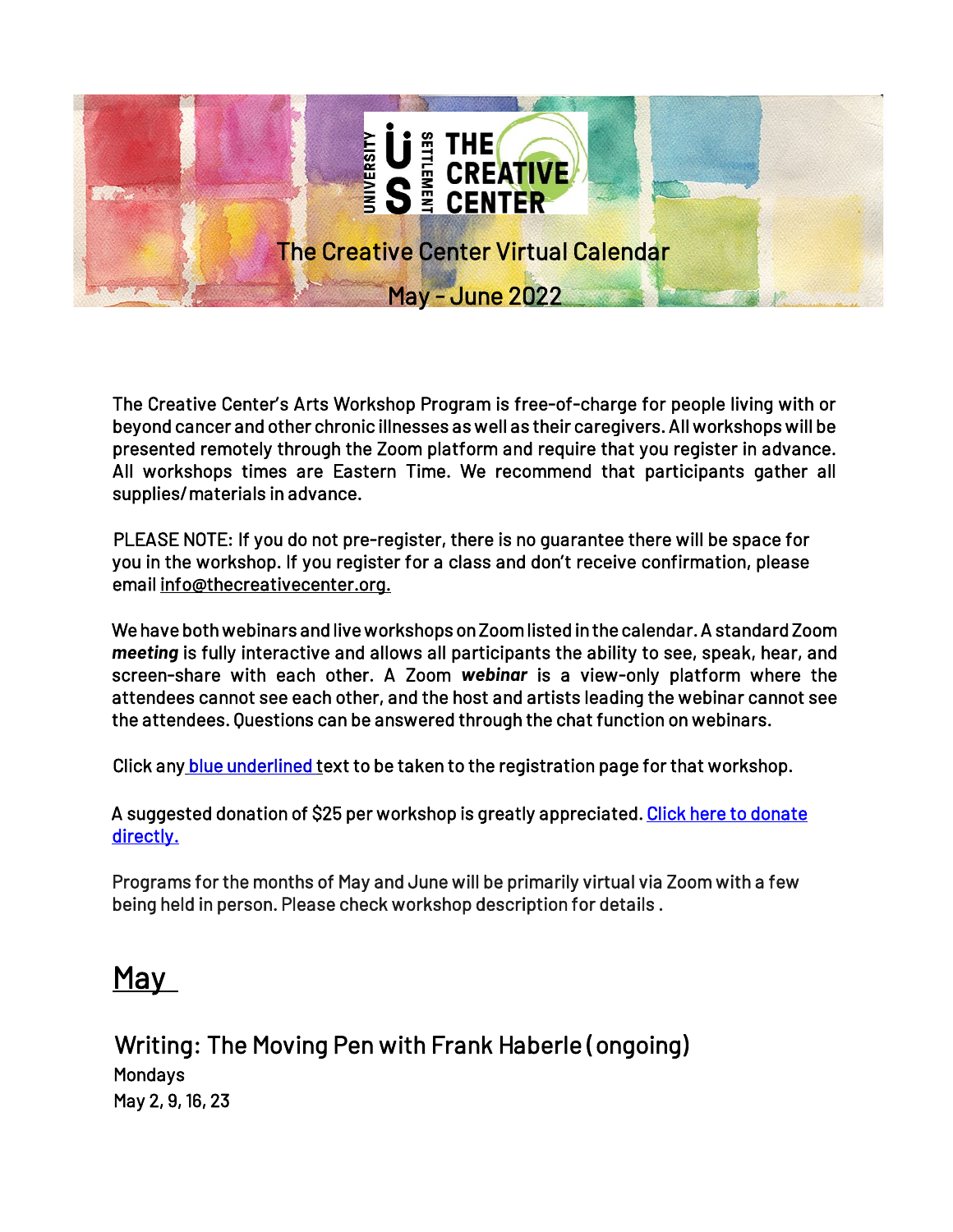# NO CLASS ON 5/30 DUE TO HOLIDAY  $6:00 - 8:00$  PM FDT

Meeting Link:<https://us02web.zoom.us/j/88158523441> Meeting ID: 881 5852 3441

NOTE: This program is currently full but we are accepting waiting list registration. Participants must commit to writing each Monday to retain group membership. Contact: info@thecreativecenter.org

This prompt-based creative writing workshop is designed to help you discover your voice, develop new material and be part of a community of other writers in a supportive environment led by writer Frank Haberle from the NY WRITERS COALITION, a communitybased organization that provides free creative writing workshops to New Yorkers, including the formerly voiceless and disenfranchised. http://nywriterscoalition.org/

FRANK HABERLE's debut story collection, *Shufflers*, about minimum wage transients during the Reagan era, is forthcoming from Flexible Press. His stories have won awards from Pen Parentis (2011) and the Sustainable Arts Foundation (2013) and appeared in magazines including Stockholm Literary Review, Necessary Fiction, the Adirondack Review, Smokelong Quarterly, and the Baltimore Review.

# Seeds of a Story with Debra Disbrow (4 sessions)

**Tuesdays** May 3, 10, 17, 24 3:00 - 5:00 PM EDT

## Registration:

[https://us02web.zoom.us/meeting/register/tZ0ud-iupzMtE9FAwN1BD\\_7xIlNeB1Qnb8Mw](https://us02web.zoom.us/meeting/register/tZ0ud-iupzMtE9FAwN1BD_7xIlNeB1Qnb8Mw) Meeting ID: 893 0169 8795

Using a combination of interactive exercises incorporating theater, voice, movement and writing, we will each write short theatrical performance pieces or monologues in a playful and supportive environment. New characters will emerge with stories that want to be told. In each session we will create and build characters through different inspirations whether it be visual art, poetry/text or physicality. Then we will write through our character's voice and edit our work. Finally we will rehearse, share, and celebrate each other's work.

## Materials:

- Paper and pen/pencil
- laptop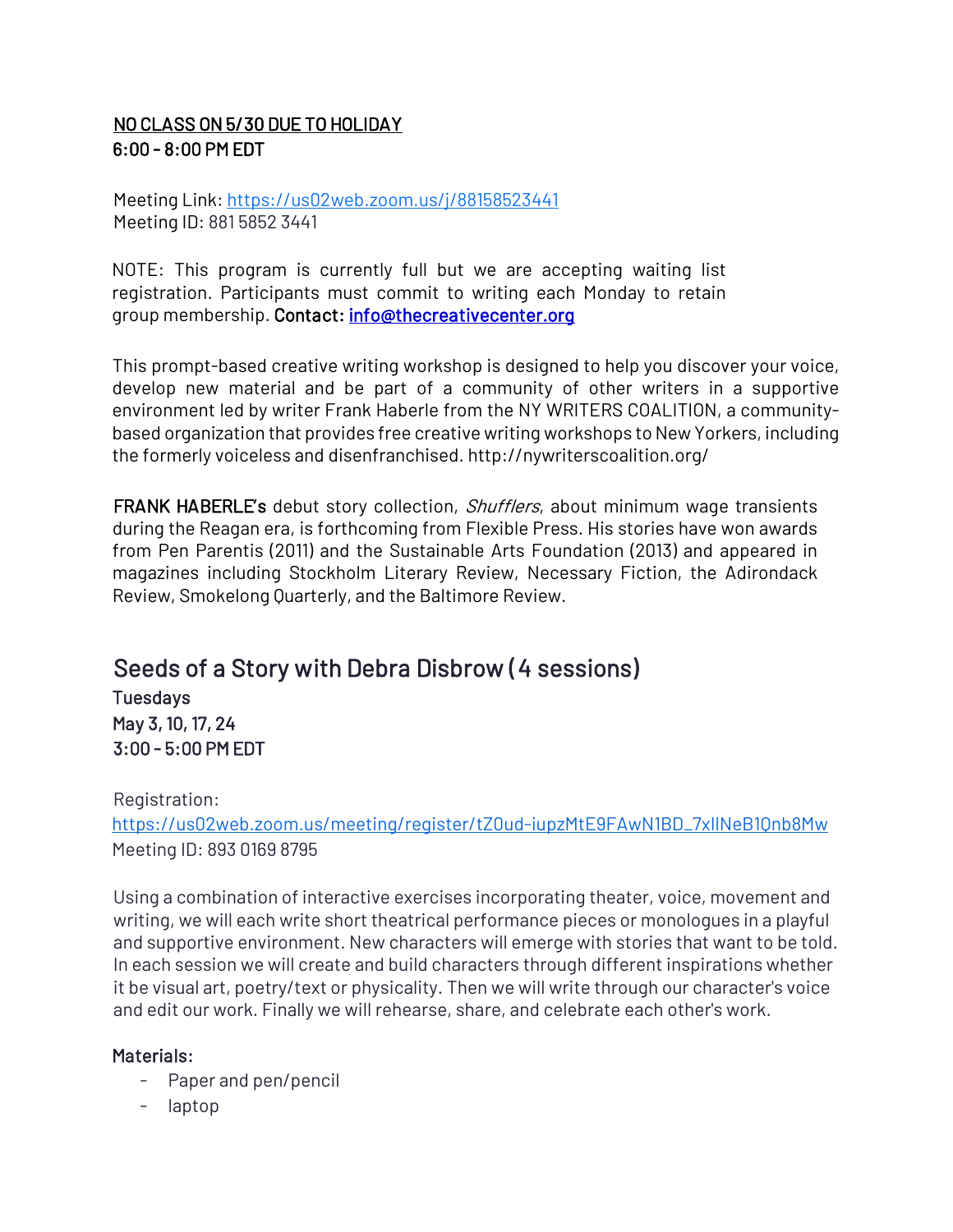DEBRA DISBROW (she/her) is an interdisciplinary theater maker, singer/musician and educator who creates ensemble and solo works that cross disciplines of music, dance, and theater. She also sings on various recordings and performs and records her own music along with her band Swaaah. She teaches the singing voice, theater, movement improvisation, writing and exploring your own creativity to all ages and experience levels. Debra is a member of Convergences Theater Collective and holds an MFA in Theater-Contemporary Performance from Naropa University.

# ARTiculation: Talking About Art and Sharing Works-In-Progress Wednesday May 4 6:00 - 8:00 PM EDT

Registration:

<https://us02web.zoom.us/meeting/register/tZAudOmvpj0jH9XldTAs5qXAHH6wyN3-tyVZ> Member ID: 843 3078 6951

We will contribute to each other's creative toolbox to find new methods to discuss the artistic process, as individuals and a creative community, by featuring three participants who sign up to share a visual artwork in progress. All attendees will be encouraged to contribute comments, ideas, and resources through verbal feedback and comments in the chat. The group will be facilitated by two professional artists who will prompt participants to discover how their own process can be inspired by viewing and discussing other's work in a comfortable and thought-provoking environment.

MARIA FERNANDA HUBEAUT is an Argentine-American photographer and performance artist whose rich ethnic background and roots in Eastern philosophy inform her life and her work. Nothing is as it appears, and Hubeaut's composition and timing capture those encounters in which superficial societal constructs break to reveal our human story of survival and joy, and our astounding capacity to hope, grow, and create beyond our selfimposed limits. Her solo works as well as her collaborative projects have been exhibited both nationally and internationally, in New York, Boston, France, Czech Republic and Argentina, namely: Performeando, Queens Museum; Museum Fueguino of Art; Museum of Fine Art, Octavio de la Colina (Argentina); Grace Exhibition Space, BK; Panoply Performance Lab, BK; Open Studios (BOS) Bushwick, BK; The Northern Manhattan Arts Alliance (NoMAA); The IMC Lab + Gallery, NYC; Brooklyn International Performance Art Festival; Villa Victoria Center for the Arts, Boston, MA; and English Kills Art Gallery, BK, to name a few.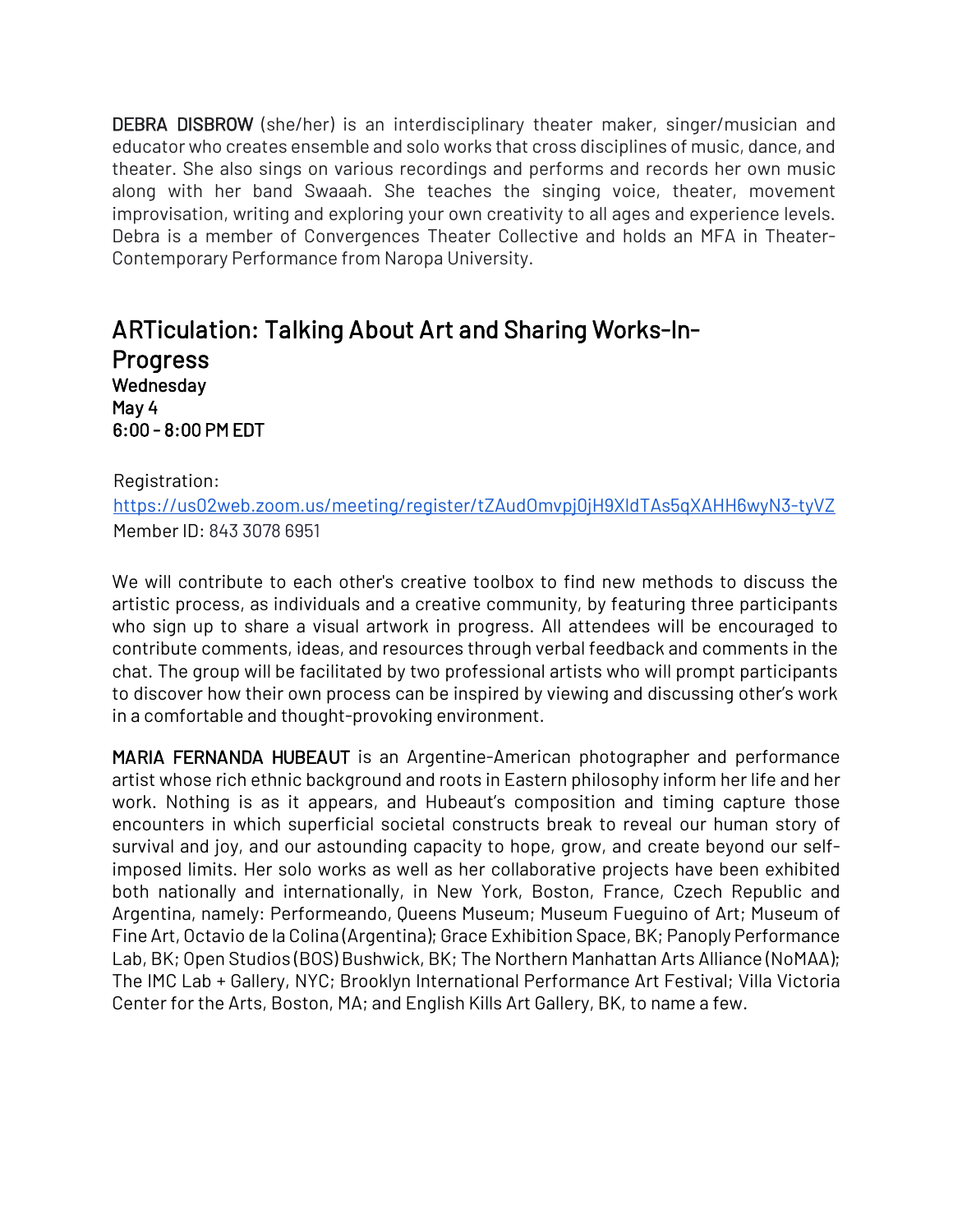# Colors, Sounds and Shapes with Harriet Tebbetts (2 sessions) **Thursdays** May 5, 12 10:00 - 11:30 AM EDT

#### Registration:

<https://us02web.zoom.us/meeting/register/tZErdOqtqDsiGtJ61bwm7nPJPTWRIzvVRAWI> Meeting ID: 856 3356 0806

This workshop will focus on making connections across mediums and exploring the work of artists who see and hear connections between music, color, and shape. We'll look for connections of our own: What might a circle or triangle sound like? Which colors are loud, and which are quiet? We will start by experimenting with watercolor while listening to different music. Then, we will explore and discuss these questions by making large pieces of artwork using paint collage and oil pastels. Come ready to explore new forms of art making!

Art references:

- Paul Klee, Abstract-Phantastic Garden, 1920
- Jennifer Durrant, Big Cloud, 1978
- Alan Davie, Self portrait in the form of an excited flock of birds- No.9a, Opus 66C, 1959

HARRIET TEBBETTS' art practice centers on large installation and interactive pieces, using a broad range of mediums, be it sculpture, textiles, paint or photography. She has an open and collaborative approach to teaching and makes sure that the participants get to explore and experiment, being as tactile as possible with many different mediums. She feels some of the most exciting ideas and inspiration comes from group conversations that are had at the beginning of the class. Harriet makes time for art inquiry and reflecting on the work that is made. She is currently applying to get a Masters in Art Therapy this fall.

# Crochet Garlands with Lisa Daehlin (3 sessions)

Fridays May 6, 20, 27 PLEASE NOTE: No Class May 13 1:30 – 3:30 PM EDT (In-Person)\* 273 Bowery (Houston Street Center, Chinatown YMCA), Classroom TBD

\*Please note you will be asked to remain masked for the duration of the class. The classroom space is equipped with windows that open and an air purifier.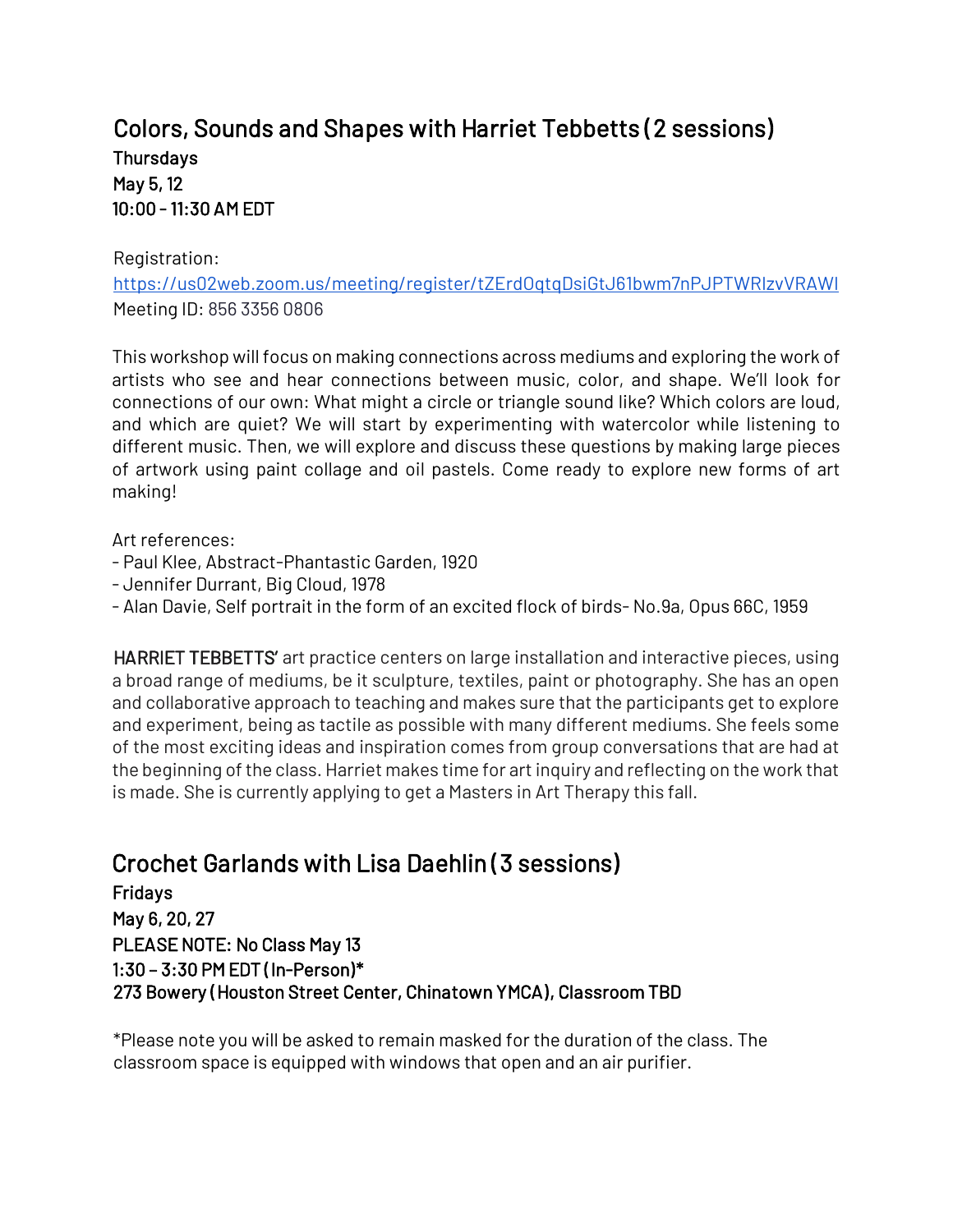Registration:

[https://us02web.zoom.us/meeting/register/tZAtduuhqTwrG9bLrCf4cVTyEH\\_d\\_zzpl7Yh](https://us02web.zoom.us/meeting/register/tZAtduuhqTwrG9bLrCf4cVTyEH_d_zzpl7Yh)

Experiment with simple crochet techniques to make flowers, chains, loops, and embellishments, growing into a garland of flowers and shapes both fanciful and fun. No prerequisite fiber arts experience required. This workshop welcomes those who are brand new to crochet as well as valuable to those with some crochet experience.

## Materials (provided by The Creative Center but feel free to bring your own if desired):

- Crochet hooks (various sizes large & small, at least one hook in size H)

- Darning needles for sewing yarn (at least one for every 2 people).

- A variety of yarns in various sizes and colors and textures. This will be a

good "let's use up the scraps" kind of project, so this is where bringing

your own might be fun and useful.

- Elastic for embellishments

LISA DAEHLIN is a knitting designer and opera chanteuse. She has taught fiber arts at The Cooper Union, Newark Museum, PS122 Gallery, Harlem Knitting Circle, Vogue Knitting LIVE and the American Folk Art Museum in New York. A sought-after designer of knitted and crocheted fabrics and objects, she free-lances for the fashion industry and retail design. Her designs can be seen walking the streets of Manhattan, gracing the pages of Interweave Knits, Knit.1, Knit Simple and Vogue Knitting magazines.

# Gratitude, Meditation and Vision Boarding w/ Kristin Westbrook (2 sessions) **Wednesdays** May 18, 25 3:00 - 4:30 PM EDT

Registration:

<https://us02web.zoom.us/meeting/register/tZMrdu6qqzgiEtyPmy7n5pmgProA8Xlxe5r2> Meeting ID: 876 1725 3888

In this workshop, we will explore feelings of gratitude and discuss the physical and emotional benefits of having a regular gratitude practice. There will be a guided meditation exploring gratitude with our senses and will have the opportunity to journal and discuss the things we feel gratitude and appreciation with other participants. We will also create a gratitude vision board to remind us of what we appreciate in our lives.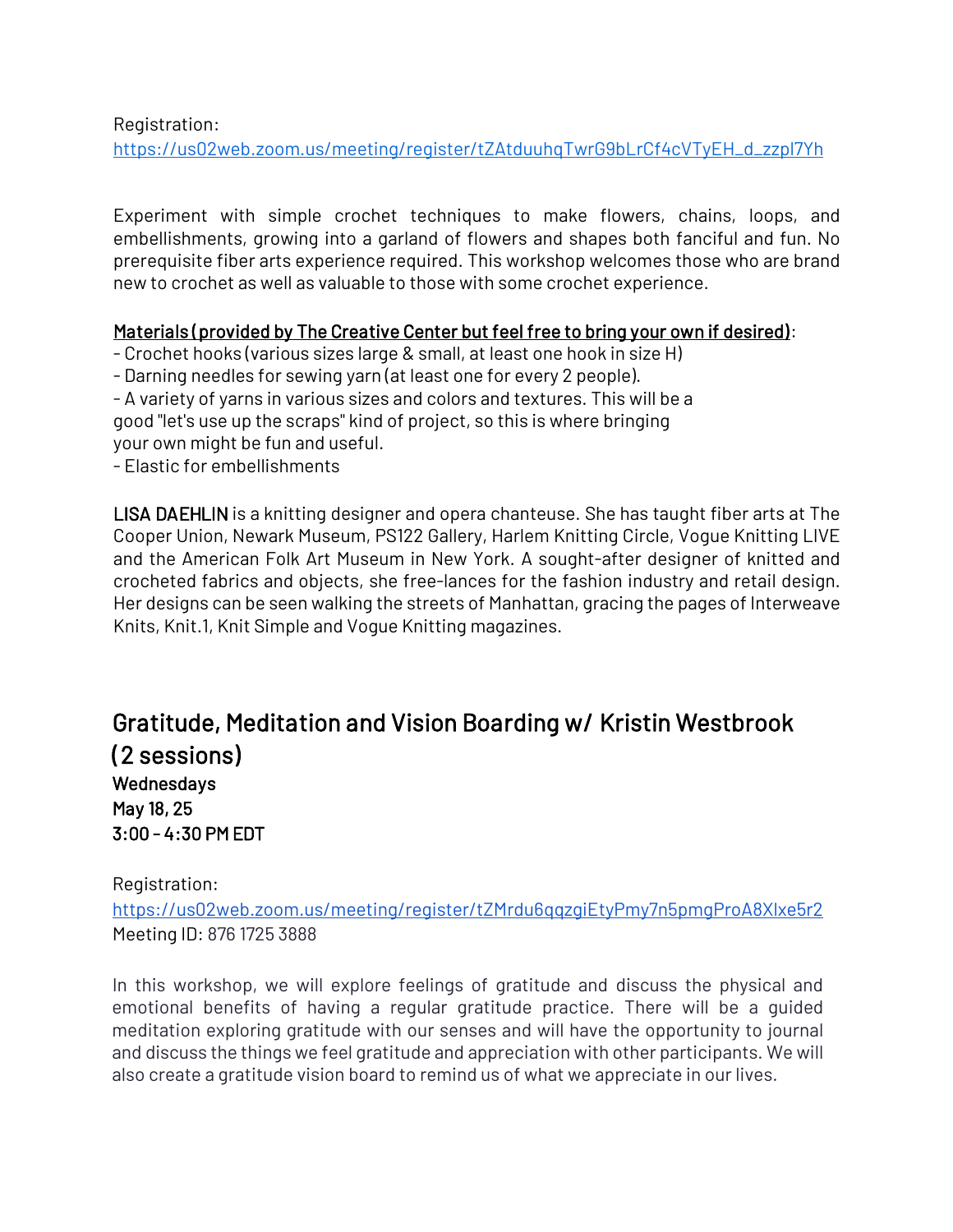Positive psychology research suggests that gratitude is strongly associated with greater happiness. It is beneficial to practice gratitude when we are experiencing complex challenges or losses in our lives. Practicing gratitude helps people feel more positive emotions, relish good experiences, deal with adversity, and build strong relationships.

### Materials:

- Notebook and something to write with.
- Poster board or blank paper.
- Old magazines to tear out images.
- Glue stick or tape
- Or a computer if you prefer to make a digital vision board

KRISTIN WESTBROOK attended the School of Visual Arts with a focus in Graphic Design. She worked professionally as an Art Director and Creative Director for over 25 years. She also assisted a mural painter, worked in a cabinet making shop, studied set design and acting as well as creative writing. In 2017, Kristin launched New York's first mobile meditation studio, *Calm City*. As a certified meditation teacher, she creates and facilitates wellness workshops and practice sessions for companies, schools, and government agencies.

# Artist Trading Cards with Jerise Fogel (2 sessions) **Thursdays** May 19, 26

10:00 - 11:30 AM EDT

Registration: [https://us02web.zoom.us/meeting/register/tZMuc](https://us02web.zoom.us/meeting/register/tZMuc-morzspE9LVb8aeLPrK95vB2LutNDRz)[morzspE9LVb8aeLPrK95vB2LutNDRz](https://us02web.zoom.us/meeting/register/tZMuc-morzspE9LVb8aeLPrK95vB2LutNDRz) Meeting ID: 873 4001 0396

In this two-session class, participants will be introduced to the history and concept behind artist trading cards - 2.5"x3.5" standard cards that have been used since invented in 1997 by M. Vänçi Stirnemann (a Swiss artist who thought of the cards as a participatory international art project/event) by artists wanting to share their original work with other artists (usually). We will create miniature artworks, discussing design and materials as we work, and protect them in small clear plastic sleeves (or in other ways that will be demonstrated), then trade our cards with one another (or keep them for someone else special in our lives, or for ourselves). Each participant will make a dozen cards (or more!) to trade, and we will also create a special exhibit to show off our favorite cards.

## Materials: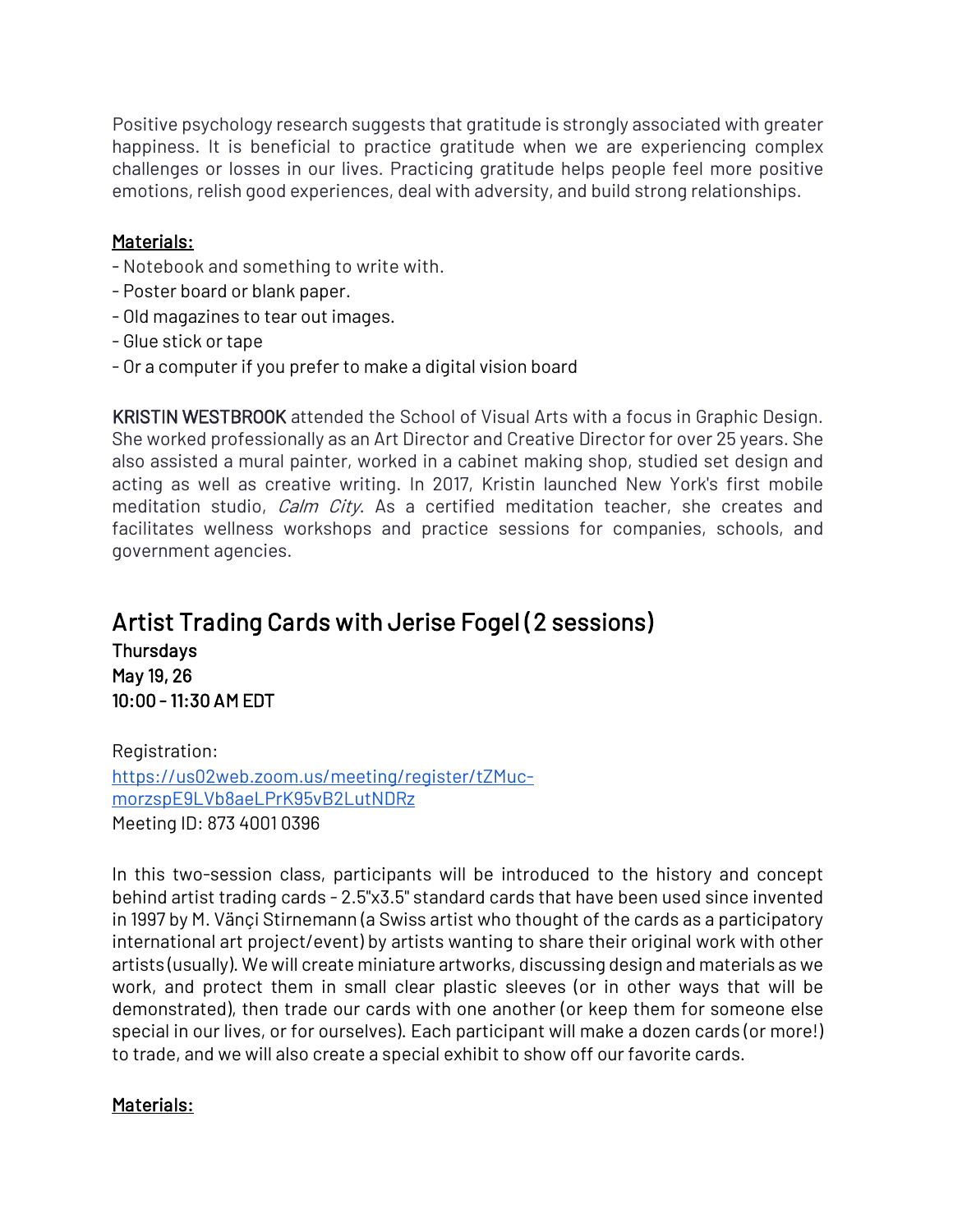- cardstock, stiff paper or watercolor paper sufficient to make a dozen cards (blanks can also be purchased, if wanted: Strathmore makes a small Bristol board pack of 20 "artist trading cards")

- drawing, coloring or painting materials
- collage materials of your choice
- glue or glue sticks

```
- a dozen or more clear sleeves (similar to these: https://www.clearbags.com/2-5-8-x-
3-5-8-no-flap-crystal-clear-51x80.html)
```
JERISE FOGEL is a working artist and teacher living in NYC with her cat, Jordan, and partner in life, Fred. Her artwork can be seen on her website, https://www.jerise.com. Jerise likes to work with paper, as well as pencils, inks, charcoal, and other natural materials. In high school and college, she was lucky to be mentored by "Clay" Klewiada and Elliot Offner, who taught her a great deal about line work, the human figure, and the uses of light and shadow in drawing, all of which are still a concern in drawings she does today.

# The Frick: Online Guided Visit **Thursday**

May 19 4:00 - 5:00 PM EDT

Registration:

[https://us02web.zoom.us/meeting/register/tZwvcOqgqjMpHd0O7EaEAgLUi\\_FJEIY8Yh](https://us02web.zoom.us/meeting/register/tZwvcOqgqjMpHd0O7EaEAgLUi_FJEIY8Yhhr) [hr](https://us02web.zoom.us/meeting/register/tZwvcOqgqjMpHd0O7EaEAgLUi_FJEIY8Yhhr)

Meeting ID: 882 7384 8379

Online Guided Visits are aimed at fostering open conversations based on close, collective looking. To that end, the "visit" will focus on 2-3 works of art from the Frick's permanent collection, in addition to introducing the history of the museum. Art Educators facilitate discussions based on participants' observations and curiosities, aiming for depth rather than breadth.

## No materials needed!

THE FRICK COLLECTIONis an art museum with a collection of more than 1,400 works of art dating from the thirteenth to the nineteenth century—displayed in the intimate surroundings of the former home of Henry Clay Frick. The residence, with its furnishings and works of art, has been open to the public since 1935. The Frick Art Reference Library is an internationally recognized research library that serves as one of the world's leading resources for the study of Western art. The Frick Collection reopened to the public in early 2021 in the Marcel Breuer–designed building at 945 Madison Avenue, formerly home to the Whitney Museum of American Art.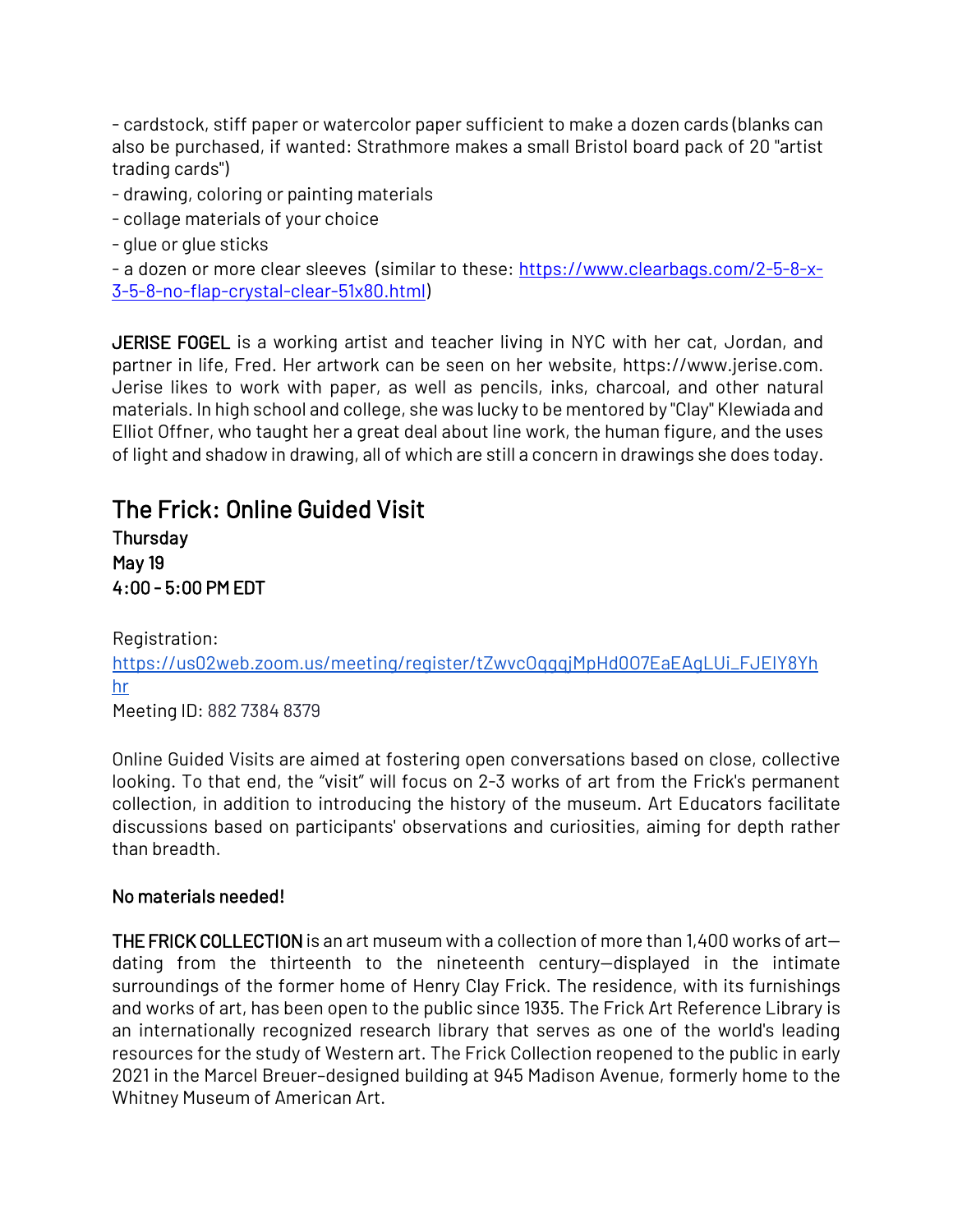# Art Build Ups: Artist Statement Thought Lab

Friday May 27 12:00pm- 1:30 PM EDT

Registration:

[https://us02web.zoom.us/meeting/register/tZIucOivpj4qH9W9CsSWD9U4QCsCDfi0B5](https://us02web.zoom.us/meeting/register/tZIucOivpj4qH9W9CsSWD9U4QCsCDfi0B54m) [4m](https://us02web.zoom.us/meeting/register/tZIucOivpj4qH9W9CsSWD9U4QCsCDfi0B54m)

Meeting ID: 863 7178 5051

Summarizing a lifetime, or even a year, of artistic vision and practice for a broad range of audiences can be a daunting task. Don't be intimidated. In this workshop, you will hear from a panel of artists working in multiple disciplines about how they use brevity, complexity, and exciting word choice to inform readers about what and how they engage with creativity on a professional scale. We will offer suggestions around mapping out your ideas, editing, and creating multiple versions of the same statement to emphasize different components of your practice. Even if you aren't applying for grants and residencies, explaining what goes into your art can be a fulfilling and helpful process!

#### No previous experience is required!

Materials: Tools for writing and brainstorming such as pens, notebooks, sticky notes, laptops, and pre-existing text from current or former artist statements to be reworked or used for inspiration.

## FACILITATORS TO BE ANNOUNCED! Stay tuned!

# June

# Writing: The Moving Pen (ongoing) **Mondays** June 6, 13, 27

PLEASE NOTE: NO CLASS 6/20 DUE TO HOLIDAY. 6:00 - 8:00 PM EST

Meeting Link:<https://us02web.zoom.us/j/88158523441>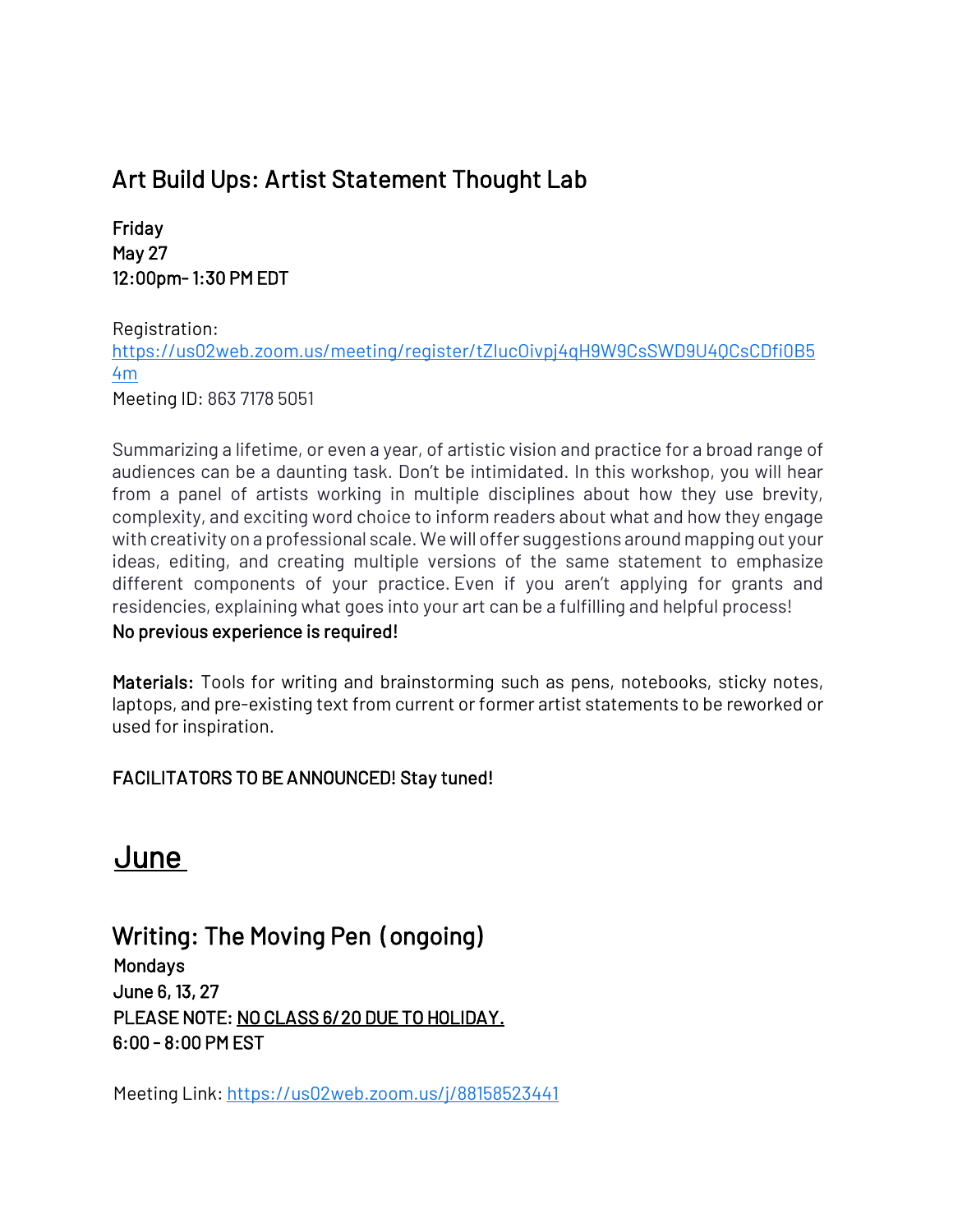Meeting ID: 881 5852 3441

NOTE: This program is currently full but we are accepting waiting list registration. Participants must commit to writing each Monday to retain group membership. Contact: info@thecreativecenter.org

This prompt-based creative writing workshop is designed to help you discover your voice, develop new material and be part of a community of other writers in a supportive environment led by writer Frank Haberle from the NY WRITERS COALITION, a communitybased organization that provides free creative writing workshops to New Yorkers, including the formerly voiceless and disenfranchised. http://nywriterscoalition.org/

FRANK HABERLE's debut story collection, *Shufflers*, about minimum wage transients during the Reagan era, is forthcoming from Flexible Press. His stories have won awards from Pen Parentis (2011) and the Sustainable Arts Foundation (2013) and appeared in magazines including Stockholm Literary Review, Necessary Fiction, the Adirondack Review, Smokelong Quarterly, and the Baltimore Review.

# ARTiculation: Talking About Art and Sharing Works-In-Progress **Wednesday** June 1 6:00 - 8:00 PM EDT

## Registration: <https://us02web.zoom.us/meeting/register/tZAudOmvpj0jH9XldTAs5qXAHH6wyN3-tyVZ> Meeting ID: 843 3078 6951

We will contribute to each other's creative toolbox to find new methods to discuss the artistic process, as individuals and a creative community, by featuring three visual artists who sign up to share a work in progress. All attendees will be encouraged to contribute comments, ideas, and resources through verbal feedback and comments in the chat. The group will be facilitated by two professional artists who will prompt participants to discover how their own process can be inspired by viewing and discussing other's work in a comfortable and thought-provoking environment.

MARIA FERNANDA HUBEAUT is an Argentine-American photographer and performance artist whose rich ethnic background and roots in Eastern philosophy inform her life and her work. Nothing is at it appears, and Hubeaut's composition and timing capture those encounters in which superficial societal constructs break to reveal our human story of survival and joy, and our astounding capacity to hope, grow, and create beyond our selfimposed limits. Her solo works as well as her collaborative projects have been exhibited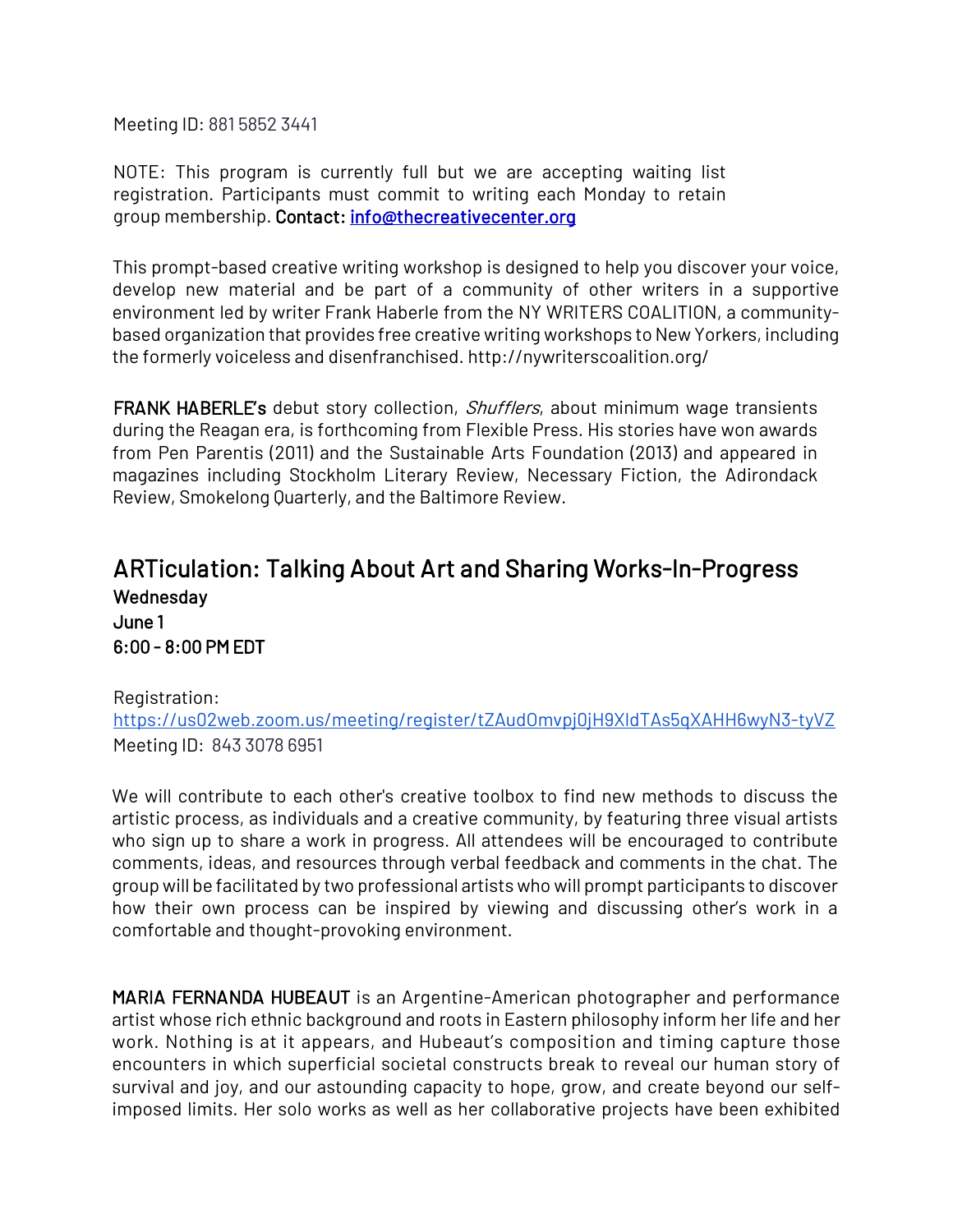both nationally and internationally, in New York, Boston, France, Czech Republic and Argentina, namely: Performeando, Queens Museum; Museum Fueguino of Art; Museum of Fine Art, Octavio de la Colina (Argentina); Grace Exhibition Space, BK; Panoply Performance Lab, BK; Open Studios (BOS) Bushwick, BK; The Northern Manhattan Arts Alliance (NoMAA); The IMC Lab + Gallery, NYC; Brooklyn International Performance Art Festival; Villa Victoria Center for the Arts, Boston, MA; and English Kills Art Gallery, BK, to name a few.

# Bubble-Pop Stationery with Wilhelmina Grant-Cooper (2 sessions) **Thursdays** June 2, 9 11:00AM - 12:00 PM EDT

Registration[:https://us02web.zoom.us/meeting/register/tZ0vf](https://us02web.zoom.us/meeting/register/tZ0vf-uqqjosH9U6VV2ZLYFpRoeRfAOlcOmZ)[uqqjosH9U6VV2ZLYFpRoeRfAOlcOmZ](https://us02web.zoom.us/meeting/register/tZ0vf-uqqjosH9U6VV2ZLYFpRoeRfAOlcOmZ) Meeting ID: 892 8224 1651

Using plain, white paper, participants can create pastel colored writing papers and envelopes by popping soap bubbles. These beautiful shapes and patterns rendered on paper can create wonderful stationary, collage materials, and backgrounds for other artistic projects. As a found object artist, Wilhelmina reinforces the notion of "using what you find/have" to simply and affordably create something interesting and beautiful. Experimenting with soap bubbles is fun and full of surprises!

## Materials:

- small bowl(s)
- 1 teaspoon of sugar
- 1/2 cup water
- straw(s)
- 1 teaspoon dish soap
- plain or lined paper (or cardstock if available)
- plain envelopes
- food coloring from supermarket

WILHELMINA GRANT-COOPER is a self-taught artist who creates works of art using found objects. As an advocate for waste reduction and re-use, Wilhelmina believes that repurposing everyday items can result in artistic transformation and beauty.

# Basics of Figure Drawing with Jerise Fogel (4 sessions)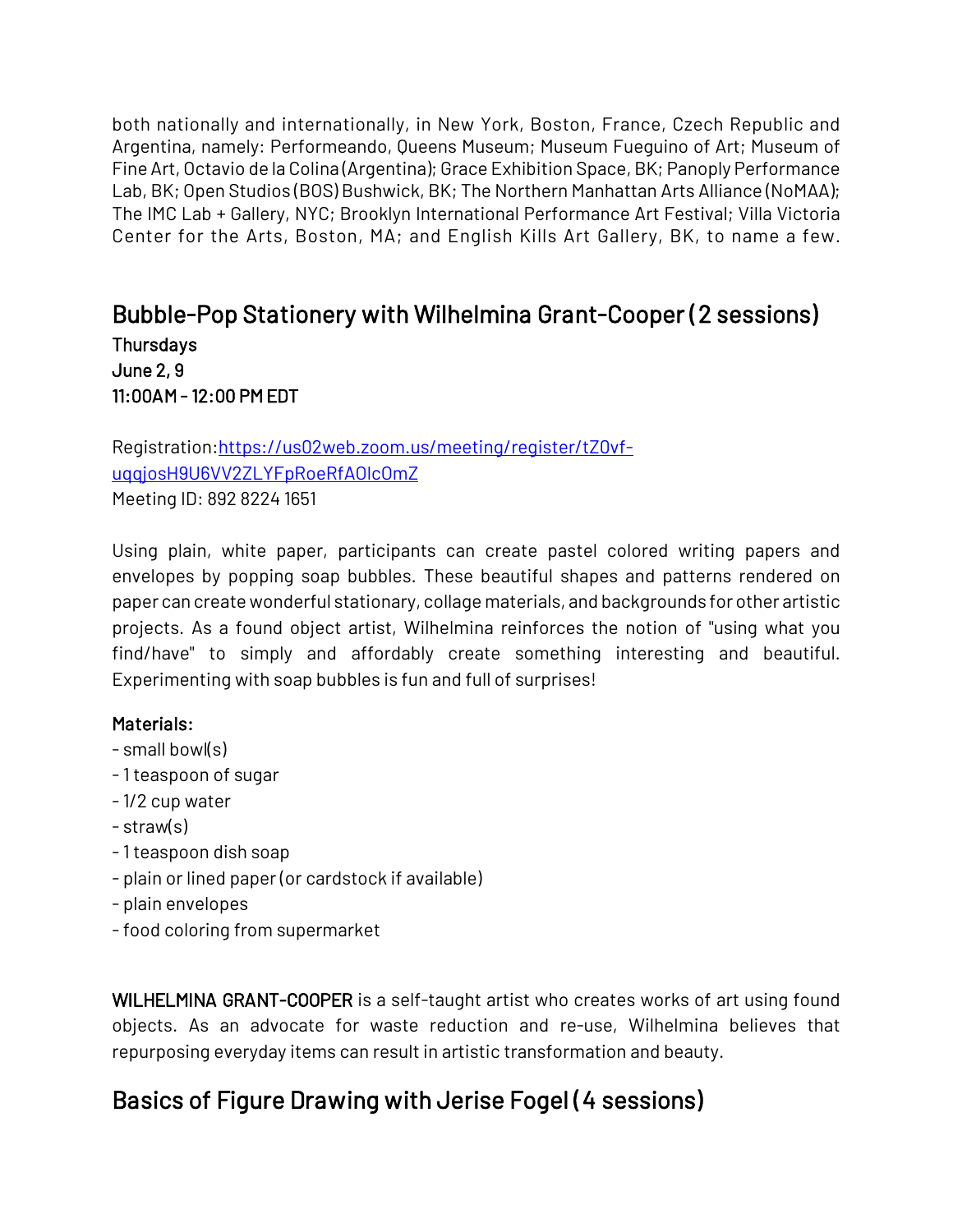# **Tuesdays** June 7, 14, 21, 28 10:00 - 11: 30 AM EDT

Registration: [https://us02web.zoom.us/meeting/register/tZ0oc-](https://us02web.zoom.us/meeting/register/tZ0oc-Ghqz0oHtF1a2GASlwHi8S0HUc-QNHG)[Ghqz0oHtF1a2GASlwHi8S0HUc-QNHG](https://us02web.zoom.us/meeting/register/tZ0oc-Ghqz0oHtF1a2GASlwHi8S0HUc-QNHG)

Meeting ID: 895 4895 6245

This four-session class will introduce participants to some basic ways of looking at, analyzing, and drawing human bodies (and faces/heads) realistically. We will learn how to see and capture basic body proportions on our page, observe changes to the body when standing or seated, and see relationships to the surrounding context, whether landscape or interior. Homework assignments will ask participants to sketch and draw as many people as possible in live settings. We will draw from models that will be shown on screen in all four classes; in the second class that will be augmented. The class will culminate in a small exhibition and talkback with the artists, who have worked on one piece "to show."

## Materials:

- large pad of newsprint paper (18"x24"; about \$9 at DickBlick: [https://www.dickblick.com/products/blick-studio-newsprint-pads\)](https://www.dickblick.com/products/blick-studio-newsprint-pads)
- charcoal, soft pencil, or pastel (students' choice)
- other tools or materials as desired (optional).

JERISE FOGEL is a working artist and teacher living in NYC with her cat, Jordan, and partner in life, Fred. Her artwork can be seen on her website, https://www.jerise.com. Jerise likes to work with paper, as well as pencils, inks, charcoal, and other natural materials. In high school and college, she was lucky to be mentored by "Clay" Klewiada and Elliot Offner, who taught her a great deal about line work, the human figure, and the uses of light and shadow in drawing, all of which are still a concern in drawings she does today.

### Woven Jewelry w/ SAORI Arts NYC Wednesdays June 8, 15, 22 and 29 1:00 - 2:30PM EDT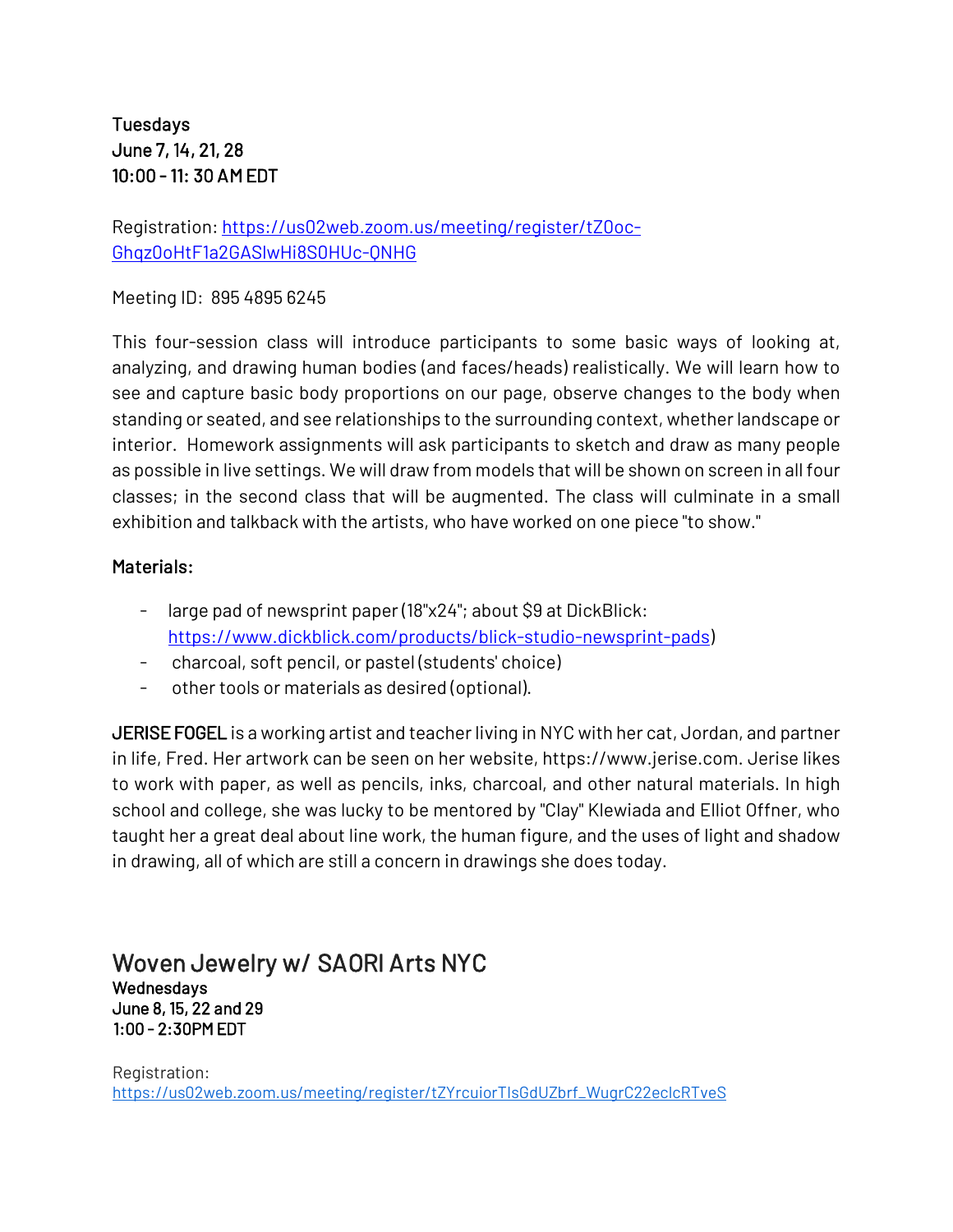Meeting ID: 826 5103 9631

In this workshop series, participants will explore the world of SAORI weaving. SAORI weaving is designed to be accessible for all, allows anyone to develop their own unique artistic aesthetic, and shows that there is no such thing as making a mistake! Led by fiber artist Brandy Godsil, you will learn how to weave using common household materials. Then, we will transform those weavings into bracelets, necklaces, rings, and more. We will weave to relax, weave to find ourselves, and weave as a community.

## Materials:

- Piece of cardboard, 4 x 6 is a good size, but any size will work and depends on how large you want your weaving to be

- Pencil for marking the cardboard
- Scissors

- Weaving materials- yarn, string, ribbon, etc. Please see handout for other suggestions.

## HIGHLY RECOMMENDED (but not required):

- Jewelry Findings such as necklace cords, earring hooks, pin backings, ribbon clamps

OPTIONAL:

- Glue
- Tape
- Two straws, pencils, or chopsticks to elevate the warp threads
- A paperclip or bobby pin to making weaving easier

BRANDY GODSIL, Co-Founder, Social Media Coordinator and Teaching Artist, is a fiber artist, couturier, on-set tailor, and multidisciplinary instructor. Godsil co-founded SANYC, inspired by her experiences with SAORI weaving and realizing the potential for people with disabilities. As an instructor, Godsil teaches design, garment construction and sewing, SAORI weaving, various fiber art methods, and drawing.

# Arts and Appetizers w/ Joselyn Garcia

**Thursdav** June 9 4:00 - 5:30PM EDT Registration: <https://us02web.zoom.us/meeting/register/tZ0rcuGgrz4qHtcoUalFnMCR8rjv6rFhvna9> Meeting ID: 896 5881 5043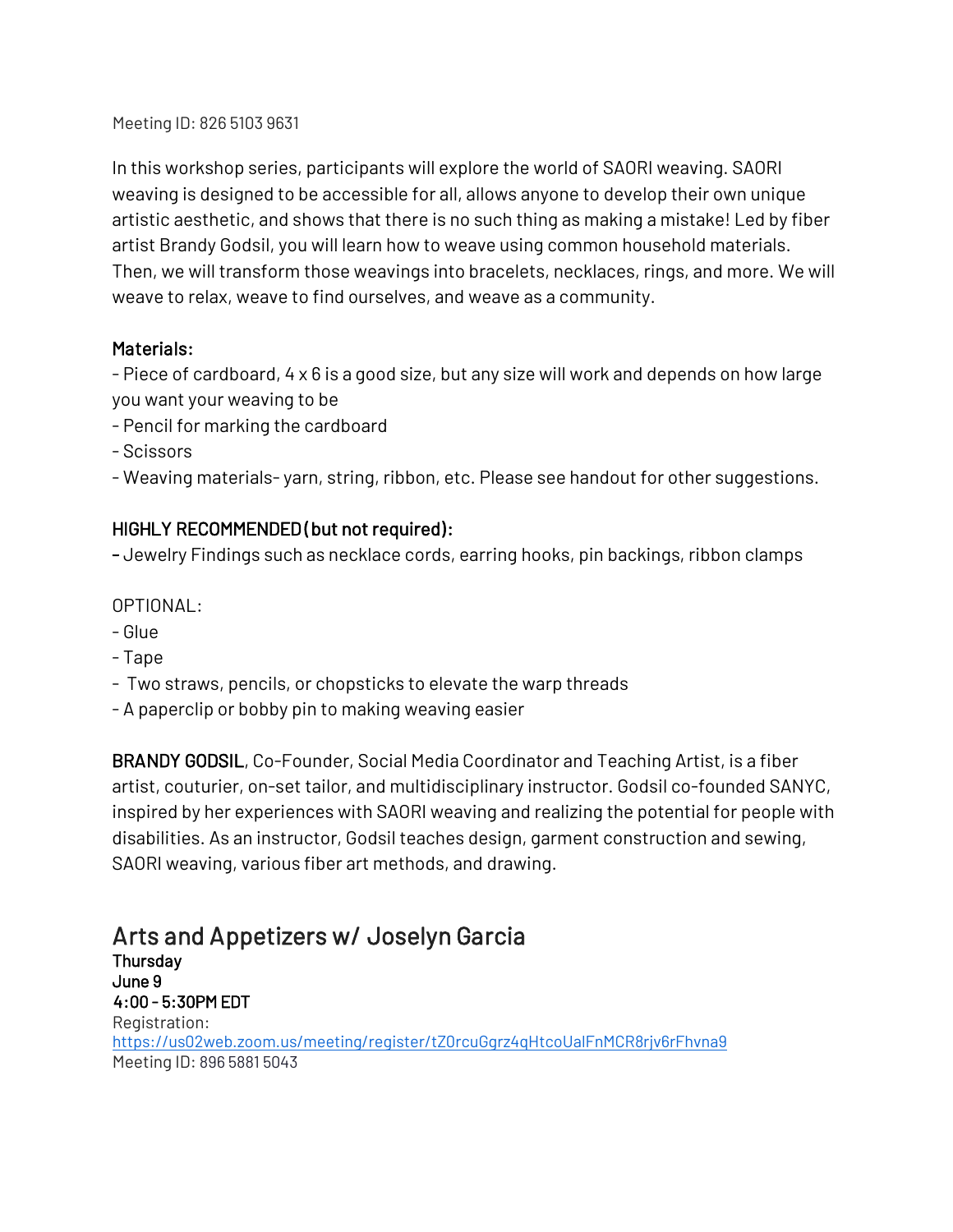Do we all see artworks in the same way? How do we find meaning in works of art? Can that meaning change? How does our own life experience affect the way we view the world? Viewing and discussing works of art together, this class will engage participants in discovering how to look at art. A variety of activities that help provide differing perspectives will encourage us to think about our responses, assumptions, and our thinking. Come with us for an adventure in looking- and seeing!

JOSELYN GARCIA is an art history and classical studies major with a minor in theatre at Hunter College. She is a Bluhm and Athena Honor scholar in addition to being a Mellon Mays fellow. Joselyn has won the Latin Excelsior Prize and is a member of Eta Sigma Phi. Joselyn also has a keen interest in the theatre community, having participated in departmental productions as an actress, assistant stage manager, and costume designer; she also enjoys singing as a tenor with the Hunter College Choir. Joselyn does research exploring classical reception in the Italian Renaissance. She hopes to further understand why classics have survived as long as it has and how its iconography has managed to remain as prevalent as it is. She is currently conducting research on how Cosimo Il Vecchio used classical imagery and thought to rise to power in Florence and establish a dynasty.

The Art of Ice Dyeing Fabric with Omi Gray (3 sessions) **Thursdays** June 16, 23, 30 10:00 - 11:30 AM EDT

Registration: [https://us02web.zoom.us/meeting/register/tZcqceCtrz0iGNVC6FptjNUHYo4Z](https://us02web.zoom.us/meeting/register/tZcqceCtrz0iGNVC6FptjNUHYo4ZwzPVeALY) [wzPVeALY](https://us02web.zoom.us/meeting/register/tZcqceCtrz0iGNVC6FptjNUHYo4ZwzPVeALY) Meeting ID: 837 6951 6821

This amazing art form will give you a new appreciation of the ice cubes in your freezer. Use cotton fabric to create the most amazing patterns created by placing your fabric in a quart-size glass jar then place the ice cubes on top of the fabric, then sprinkling the "Ice Dye Powder" on top of the ice cubes, and finally exercising the art of patience. You must wait for the ice cubes to melt on their own to reap the benefits of this unbelievable process. Preparing your project early in the morning and ignoring it until the evening or at night and waiting until the morning is recommended.

## Materials: